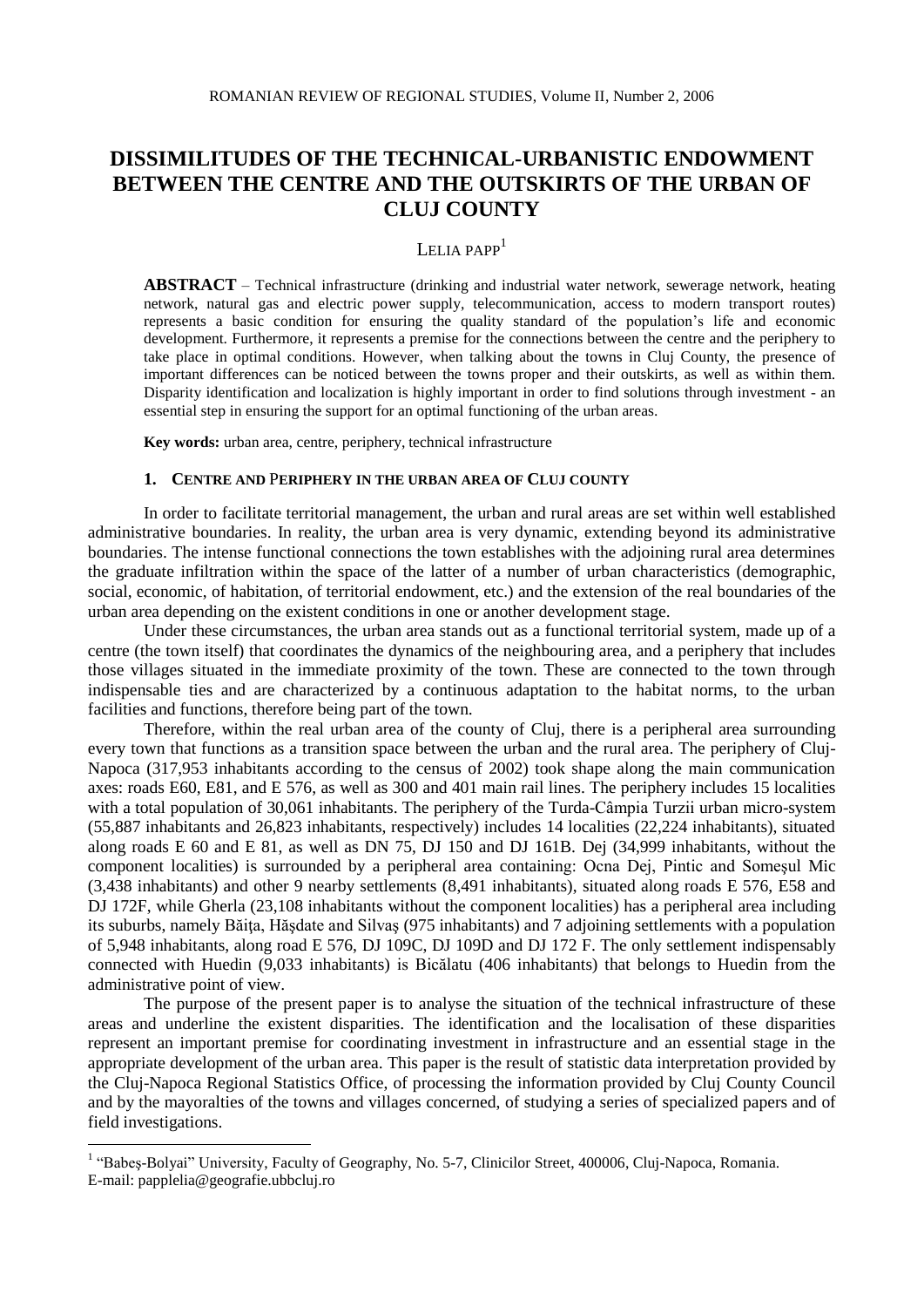## **2. PREMISES OF THE TECHNICAL INFRASTRUCTURE IN THE URBAN AREA OF CLUJ COUNTY**

Representing an essential condition for the economic and social activities to take place and for raising the population's degree of comfort, interest in technical endowment appeared a long time ago. Despite this fact, more important investments started to take place only in the second half of the  $19<sup>th</sup>$  century and the first half of the  $20<sup>th</sup>$  century, all focusing on the main towns in the county (street lighting, building the Water Plant in 1887, edification of the water supply network, extension of the sewerage network and of the phone lines in Cluj-Napoca, connection of Turda to the Sărmăşel-Turda gas pipeline, edification of the railroad, etc.), while the surrounding villages had a deep rural appearance.

During the socialist period, although the three planned desiderata, cooperativization-urbanizationindustrialization, had as purpose "the general development of the population's level and conditions of life" (Cucu, 1974, p. 260) and "the harmonious development of different geographic areas and towns" (ibid., p. 346), the alert and intense rhythm imposed for their completion led to a powerful territorial unbalance, due to a more alert extension and development of towns compared to the rural area.

The wide investment program developed between 1950 and 1989 increased the territorial shaping force of the six present urban settlements of Cluj County and determined the implementation of some urbanlike structures in the adjoining rural area. But the investments did not succeed in providing solutions for all the problems that occurred, mainly related to assuring the population's comfort and to meeting the needs of the social and economic units in the neighbouring area. Among the issues raised, there were those concerning the industrial and drinking water supply, sewerage, heating, natural gas and electric power supply, connection to telecommunication lines, access to modern means of transportation.

The disappearance of the central decision-making, starting with 1989, led to a significant decrease of the investment volume in the technical infrastructure. The following period was characterized by the absence of a proper investment volume which allowed neither the proper modernization of the existing infrastructure, highly overused and undersized, nor its significant extension.

Another issue is represented by the nowadays "building fever" (Kovács, 2006, p. 121), especially of the individual residences located at the periphery of Cluj-Napoca (Făget, Becaş, Borhanci, Floreşti, Apahida), in the conditions of a legislative framework that allows the free circulation of land and some digressions from the local planning regulations, with negative consequences. Although "experience proved that infrastructure, water and gas pipelines, sewage pipelines must precede construction" (Beaujeu-Garnier, Chabot, 1971, p.231), most of these constructions were made mostly ignoring this town planning rule because of low local budgets and low private interest in financing and supporting infrastructure development. Hence a series of dysfunctions that must be taken into consideration when elaborating the future development plans and when putting into practice investment programs.

At present, the awareness of the importance of high-quality infrastructure, both quantitatively and qualitatively, has mobilized the urban and rural communities, which were offered the possibility of coordinating their activities, either alone or in association. In this sense, a series of projects have been proposed, approved or are ongoing, financed mainly by European funds, which have in view the modernization of the technical infrastructure both in the urban and rural area.

## **3. TECHNICAL INFRASTRUCTURE IN THE URBAN AREA OF CLUJ COUNTY**

The development of the technical infrastructure must be a priority as it represents a major problem in the proper extension of residential areas and of commercial and economic units. As seen in the following, peripheral settlements have a poor technical infrastructure, in the conditions in which, at present, a trend to capitalize the potential of the periphery can be noticed.

#### **3.1. Water supply network**

One of the most important needs of a settlement is sufficient and good-quality water. Because the intense rhythm of industrialization and urbanization after 1965 led to important increase in water consumption in the all the six towns of Cluj County, their own water sources could not cover anymore the existing needs. Therefore, central systems for water catchment and supply were gradually introduced.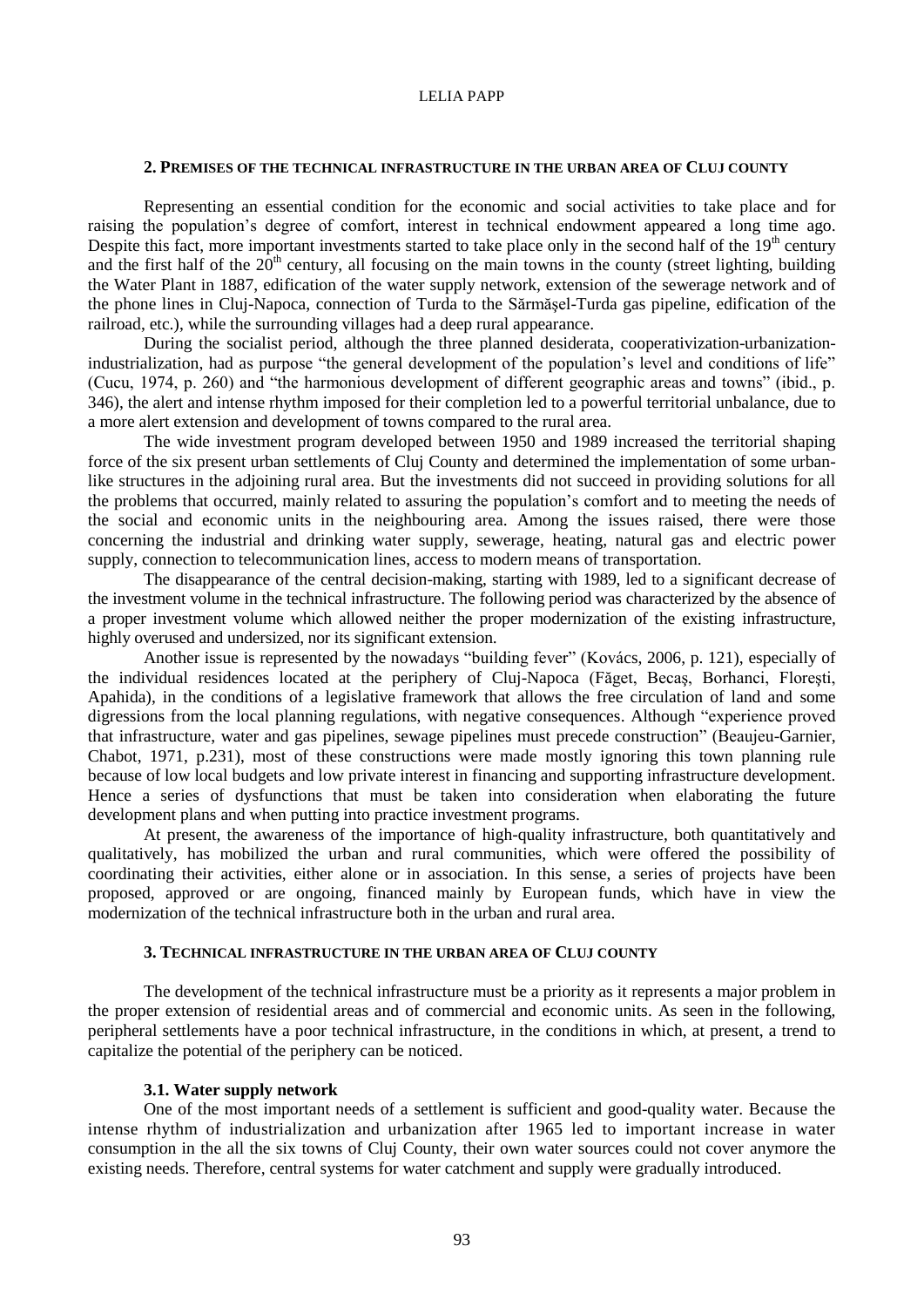## DISSIMILITUDES OF THE TECHNICAL-URBANISTIC ENDOWMENT BETWEEN THE CENTRE AND THE OUTSKIRTS OF THE URBAN OF CLUJ COUNTY

Generally, the situation when the water supply sources of the town are located on the territory of its peripheral settlements is noticed. In exchange, the periphery benefits by the town's water supply.

S.C. "Someş S.A. Water Company" (S.C.A.C.S.S.A.), residing in Cluj-Napoca, captures, treats and produces drinking water on the territory of Gilău and Floreşti. Water comes from two surface sources and from an underground one.

Currently, the surface sources are currently represented by the Gilău and the Someşul Cald reservoirs, located about 16 km upstream of Cluj-Napoca. The *Gilău water source* consists of a water intake located in the Gilău reservoir dam, which takes water from the reservoir and provides a maximum flow of 2,650 l/s. The treatment plant is located downstream, at about 300 m, having a capacity of 2,650 l/s, endowed with fast sand filters. *The Someşul Cald water source* was designed for a flow equal to 3,000 l/s. According to the data provided by S.C.A.C.S.S.A., an ISPA program is currently ongoing. By the time this is over in 2007, *Lake Tarniţa* will become the main water source, all the other sources remaining as reserve.

*The Floreşti underground water source*, located about 3 km upstream Cluj-Napoca, is located in the terrace of the Someşul Mic river. The water is captured from the phreatic layer in the floodplain, enriched by riverside infiltrations, through drilled and dug wells with a depth of 8-12 m and through shallow drains (P.U.G. Municipiul Cluj-Napoca, 1998, p. 252). The source provides a maximum flow of 890 l/s.

The main pipelines that leave from the Gilău Treatment Plant and from the Floreşti underground source sum up 101.2 km in length, having a diameter of 600 to 1400 mm.

This regional system currently provides water to Cluj-Napoca, Gherla and 22 rural settlements, located mainly in the Someşul Mic Corridor. Only eight of the 15 of settlements situated in the immediate proximity of Cluj-Napoca are connected to the water supply network (Gilău, Someşul Rece, Luna de Sus, Floreşti, Baciu, Apahida, Dezmir and Sânnicoară), representing 53% of the total. The only settlements situated near Gherla that are connected to the water system are Livada, Hăsdate and Băita, the last two being component localities of the town. It must be noticed that Silivaş, also town component locality, does not have water supplied from the centralized system.

Turda has two water supply systems: a system for drinking water and one for industrial water (P.A.T.I.O. Turda-Câmpia Turzii, 1997, p. 40). Drinking water is supplied by a central system and is provided from four underground water sources, captured from dug wells. Three of the four sources are located on the territory of the peripheral settlements: *Corneşti source* (Q=318 l/s), *Mihai Viteazu source*  (Q=132 l/s), *Mihai Viteazu-alternative source* (Q=25 l/s) and *Turda Veche source* (Q=25 l/s). Industrial water is provided from the surface water source of Moldovenești (Q=500l/s), on the Arieş river. The water is treated at the treatment plant in the area. It is provided to the economic units in Turda and Câmpia Turzii. The drinking water is supplied through 600mm diameter pipelines and the industrial water through 800mm diameter pipelines. Besides Turda, only the rural settlement of Mihai Viteazu is connected to this system. Making the water from the surface water source of Moldoveneşti drinkable, could facilitate the achievement of a regional water supply system to ensure a central water system for the other peripheral settlements as well, with possibilities for extension, in cooperation with the sources and the networks that supply water to Câmpia Turzii (P.A.T.I.O. Turda-Câmpia Turzii, 1997, p.56).

Câmpia Turzii also has two central water supply systems: one for drinking water and one for industrial water. Drinking water is provided from three independent sources: *Hăşdate source*, located west of Cheia, which takes water from the Hăşdate Valley (Q=150 l/s, with a maximum capacity of 2,000 l/s), subsequently made drinkable at the treatment plant in Turda; *Poiana underground source*, located in the built-up area of Turda, which captures water from the phreatic layer (Q=13.8 l/s) and the *Călăraşi underground source*, the former main water source  $(Q=33 \text{ l/s})$ . Water is provided through two pipelines, a 400mm, and a 600mm diameter pipeline. Besides Câmpia Turzii, only Viişoara is partially connected to this system.

In the case of Dej, the water supply source is the Someşul Mic river, both for drinking and for industrial water. The water is captured through a lateral water intake dam. The water catchment and treatment equipment is designed for a flow of 2,400 l/s, of which 2,100 l/s is industrial water and 300 l/s drinking water. The drinking water form the urban water treatment plant is transported by two 600mm diameter pipelines and one 400mm diameter pipeline. Only Dej and Ocna Dej are connected to this system.

The works at the Gilău-Cluj regional system will facilitate the extension of the water supply system up to Dej, through the Cluj-Gherla pipeline.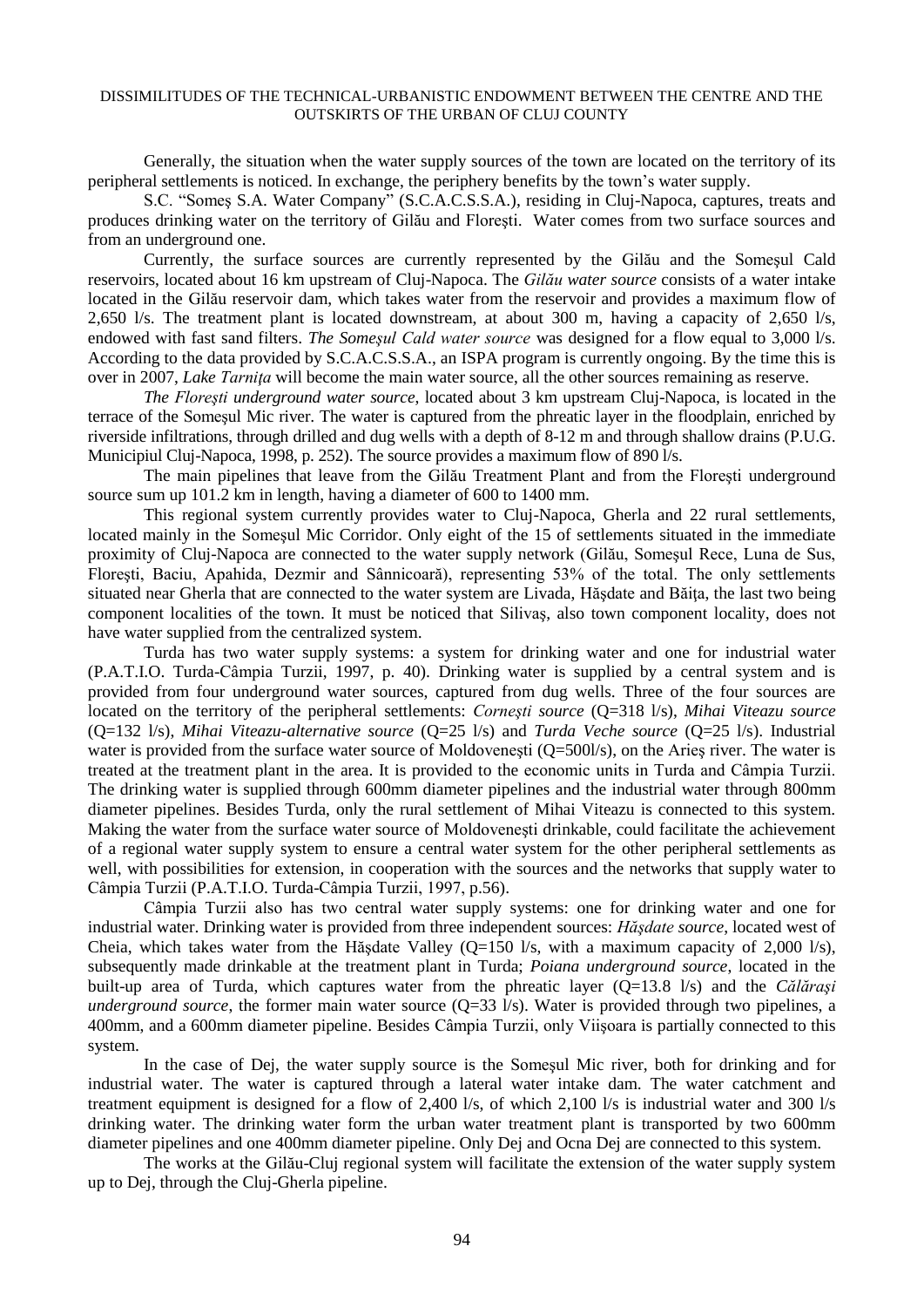#### LELIA PAPP

Huedin is supplied with water captured from an *underground source* (58 l/s) located upstream of the village of Bologa, on the Săcuieu valley. The water distribution system consists of 50mm and 400mm diameter pipelines (P.U.G. Huedin, 1997, p. 36).

All the other peripheral settlements are supplied with water from local sources (wells or springs) even nowadays. Some of them have rich water sources, due to their location on terraces (Bogata, Călăraşi, Luna, Luncani), others do not have such sources, so that connection to a central system is highly required (Mintiu Gherlii, Petreşti, Salatiu, Mănăstirea, Mica).

Currently, there is series of proposed or ongoing projects to connect some of the settlements to the existent water supply systems (Urişor, Cuzdrioara, Mica, Mănăstirea, Salatiu, Nima, Petreşti, Buneşti, Mintiu Gherlii, as well as Sănduleşti, Viişoara and Tureni).

As concerns the share of dwellings connected to water supply, in 2002, a high percentage can be noticed in all the six towns: 97.8% in the case of Cluj-Napoca, 93.7% in Câmpia Turzii, 93.4% in Gherla, 92.1% in Turda, 88.3% in Dej and 81.9% in Huedin. In the case of towns with component settlements, the presence of disparities can be noticed even within the administrative boundaries. Thus, in Dej, 93.6% of the dwellings have inner water facilities, but in the component settlements, the situation is different: only 45.2% in Ocna Dej, 25.4% in Şomcutu Mic, while in Pintic, none of the 181 dwellings has such facilities. The same situation occurs in the case of Gherla: 96.2% in Gherla, 65.5% in Hășdate, 26.6% in Băița, and only 6.2% in Silivaş; as well as in the case of Huedin: 85.5% in Huedin and merely 35.2% in Bicălatu.

Among the peripheral settlements those that surround Cluj-Napoca clearly stand out: Baciu 86.2%, Rădaia 80.9 %, Sânnicoară 76.9 %, Floreşti 76.1 %, Gilău 73.0 %, Suceagu 71.1 %, and Apahida 61.5 %. They are followed by Luna 55.3 %, Mihai Viteazu 50.5 %, Bogata 47.8 %, Luncani 43.4 %, and Copăceni 41.4 %, located in the immediate proximity of the Turda-Câmpia Turzii urban micro-system.

On the other side there are settlements less privileged by relief conditions: Dezmir 20.2 %, Feleacu 22.5 %, Someşu Rece and Sub Coastă 23.7 % at the periphery of Cluj-Napoca, and Tureni 10.5 %, Urca 16.9 % and Cheia 19.2 %, in the case of the rural settlements surrounding Turda and Câmpia Turzii (Figures 1-3).

The differences are lower in the case of Dej. The settlements with most dwellings endowed with water facilities are Cuzdrioara 42.8 %, Urişor 28.4 %, and Căşeiu 20.2 %, and those with least are Mănăşturel 8.1 %, Mănăstirea 11.0 %, and Coplean 11.2 %. The same situation occurs in the case of Gherla: Livada 24.7%, Petreşti 24.3 %, and Mintiu Gherlii 22.2 %, at the opposite side being Nima 4.8 %, Salatiu 5.0% and Nicula 7.3 % (Figures 4-5).

#### **3.2. Sewerage system**

As regards sewage and waste water treatment, the situation is almost the same. There is a certain correlation between the number of dwellings with inner water facilities and those with sewage facilities (Figures 1-6). Problems occur when making the difference between the dwellings connected to the public sewerage network and those with private sewerage system.

Besides towns, there are few peripheral settlements connected to the sewerage network. Except for Cluj-Napoca, only Baciu, Floreşti and Gilău are connected to the mixed sewerage system and to the city's treatment plant, which has been designed for a flow of 1,600 l/s. However, because of the clogging of spillways and domestic sewage canals, a part of the domestic waste water is discharged directly into the surface waters polluting them (P.U.G. Municipiul Cluj-Napoca, 1998, p. 256). It is estimated that the sewerage network is mostly overused and undersized for the present needs. In addition, Apahida is building its own treatment plant.

In the case of Turda and Câmpia Turzii, they have a central sewerage system that solves partially the collection and discharge of domestic waste water and the rain water. They are transferred to the joint treatment plant, located downstream of Câmpia Turzii, with a total capacity of 1,000 l/s. Only the rural settlement of Mihai Viteazu is connected to this system, while Viişoara has a feasibility study.

In Dej, the sewerage system is 80% combined and 20% separate. The waste water is transported to the mechanical treatment plant with a capacity of 240 l/s, located on the right bank of the Someş river, near Urişor, and to the biological treatment plant of S.C. Someş S.A., with a capacity of 1,200 l/s. Neither the component settlements nor the peripheral rural settlements have solved their sewage issue. In Căşeiu, the sewerage system only drains the waste water from the collective dwellings (P.A.T.I.C. 1997, p. 15-16).

The same situation occurs in Gherla. The separate sewerage system collects the town's waste water and takes them to the treatment plant which has a capacity of 150 l/s for the mechanical stage and of 300 l/s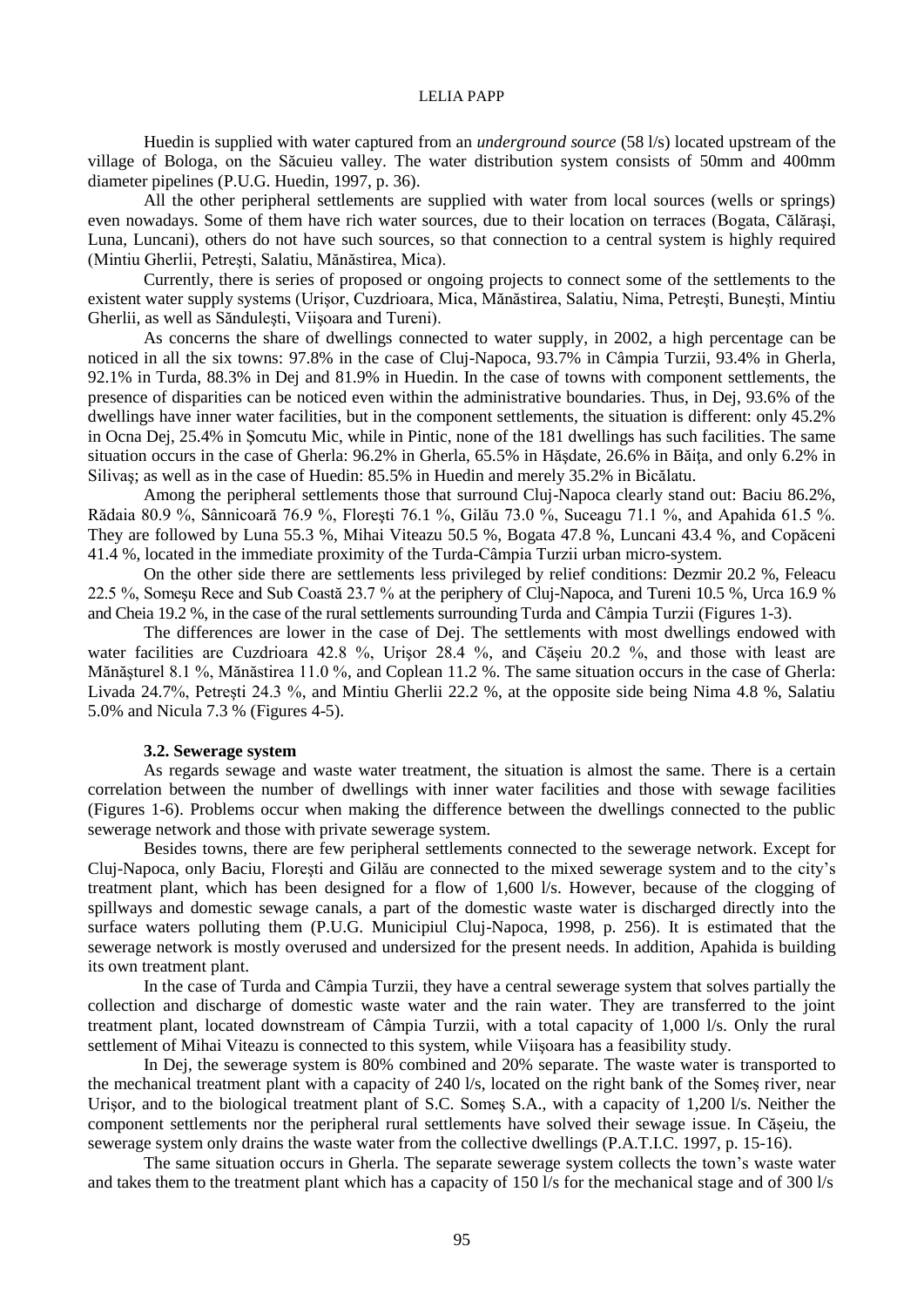## DISSIMILITUDES OF THE TECHNICAL-URBANISTIC ENDOWMENT BETWEEN THE CENTRE AND THE OUTSKIRTS OF THE URBAN OF CLUJ COUNTY

for the biological stage. None of the neighbouring settlements is connected to this system. However, the village of Livada has a feasibility study, while Fizeşu Gherlii has a local sewerage system.

The domestic waste water of Huedin is collected and transported to the treatment plant located on the left bank of the Crişul Repede river, but its capacity of 60 l/s is undersized.

In all the other settlements, domestic waste water is discharged into the street gutters or directly into surface waters, raising the problem of soil and groundwater pollution. In this respect, proposals have been made to create local sewerage systems and to build common or individual treatment plants.

## **3.3 Natural gas network**

The main source of methane gas is represented by the exploitations in the Transylvanian Plain, but the networks are also connected to the national network, making possible the use of imported gas.

On April  $3<sup>rd</sup>$ , 1914, Turda was connected to the Sărmășel-Turda gas pipeline, becoming the first national and European town connected to the gas system; initially for industrial needs, and afterwards, on October 14<sup>th</sup>, 1917, also for domestic use (Gergely, 2001, p. 63). The gradual extension of the network followed, so that Câmpia Turzii, Luna, Mihai Viteazu, Sănduleşti and Viişoara are also connected.

Cluj-Napoca and its adjoining rural area (Baciu, Apahida, Dezmir, Pata, Sânnicoară, Feleac and Gilău) are supplied from two independent sources, Ceanu Mare and Turda, through main high pressure gas pipelines, while Dej and Gherla, and another two rural settlements in the immediate proximity of Dej (Urişor and Cuzdrioara) are connected to an independent main gas pipeline that supplies gas in Northern Transylvania. Therefore, only 25% of the total settlements situated at the periphery of the urban areas, component settlements included, are connected to methane gas supply networks.

In this case also, there is a series of projects and works to extend the gas supply network to other settlements (Căşeiu, Coplean, Fizeşu Gherlii, Mintiu Gherlii, etc.), including the achievement of the main pipeline between Gherla-Cluj-Napoca-Huedin.

## **3.4. Central heating system**

Central heating system based on methane gas sources is underdeveloped even in towns. Because of losses in the system due to a high overuse of the regional heating stations and of the heating distribution pipelines, as well as to the high costs for supplying these services, a trend to disconnect the households from the public central heating system can be noticed recently. District heating stations have been replaced by lower capacity heating plants such as building or apartment heating plants. Although such process has reduced gas consumption, their unauthorized implementation raises important aesthetic and safety problems.

In the settlements that are not connected to the natural gas network, but also in those already connected, the fuel used for heating is wood.

As regards the number of dwellings that have public or individual central heating, lower values can be noticed even in towns: 80.5% in Cluj-Napoca, 61.3% in Dej, 59.8% in Turda, 58.0% in Câmpia Turzii, 39.1% in Gherla and merely 9.1% in Huedin. In many of the component settlements, lower values are registered: Ocna Dej 18.2%, Somcutu Mic 3.0%, Pintic 0.0%, Băița 5.8%, Hăsdate 5.3%, Silivas 4.9% and Bicălatu 1.7%, showing great differences even within the urban administrative boundaries.

The share in the neighbouring settlements ranges between 29.6% in Baciu, 18.7% in Sânnicoară, 18.4% in Floreşti, 14.2% in Apahida and 0.0% in Sub Coastă, Chinteni and Tăuţi, in the case of the peripheral area of Cluj-Napoca; between 11.4% in Mihai Viteazu and 0.4% in Sănduleşti and Cheia, in the case of Turda-Câmpia Turzii; between 8.2% in Cuzdrioara, 4.1% in Căşeiu and 0.0% in Codor and Nima; between 1.4% in Buneşti and 0.0% in Petreşti, Salatiu and Nicula, in the case of the peripheral area of Gherla (Figures 1-6).

## **3.5. Electric power supply network**

As the connection to the electric power supply system is concerned, a much better state is noticed.

Cluj-Napoca and its peripheral area is supplied with electric power from Mintia and Iernut power stations, as well as from the hydroelectric power stations of Tarnita, Mărisel and Somesul Cald, tramsmitted by means of high aerial voltage lines. In addition, there are two power transformer stations, namely Cluj Est (400/110 KV) and Cluj Vest-Floreşti (220/110 KV).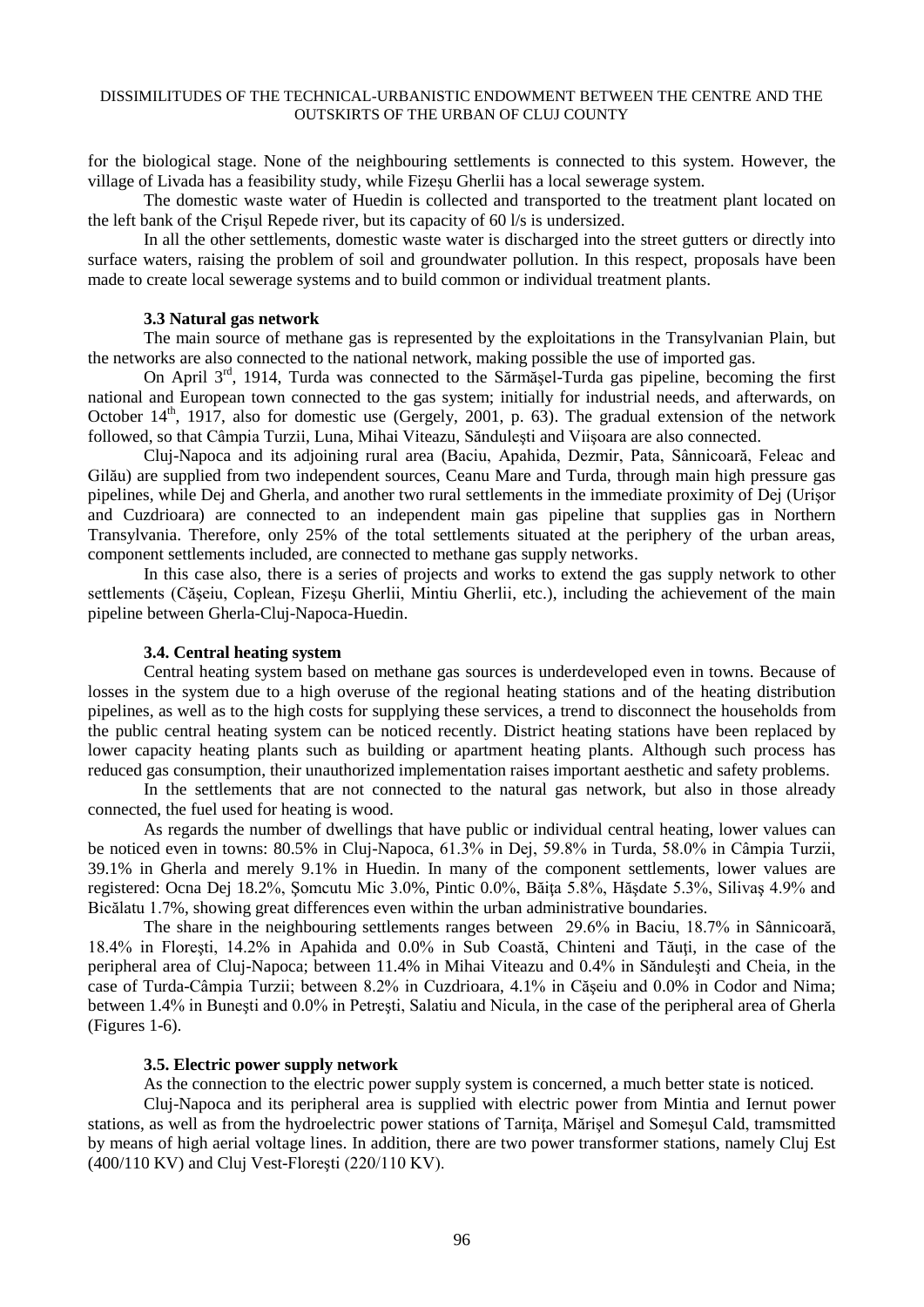

**Figure 1.** *Technical equipment of the dwellings in Cluj-Napoca and its peripheral area (2002)*



**Figure 2.** *Technical equipment of dwellings in Turda and its peripheral area (2002)*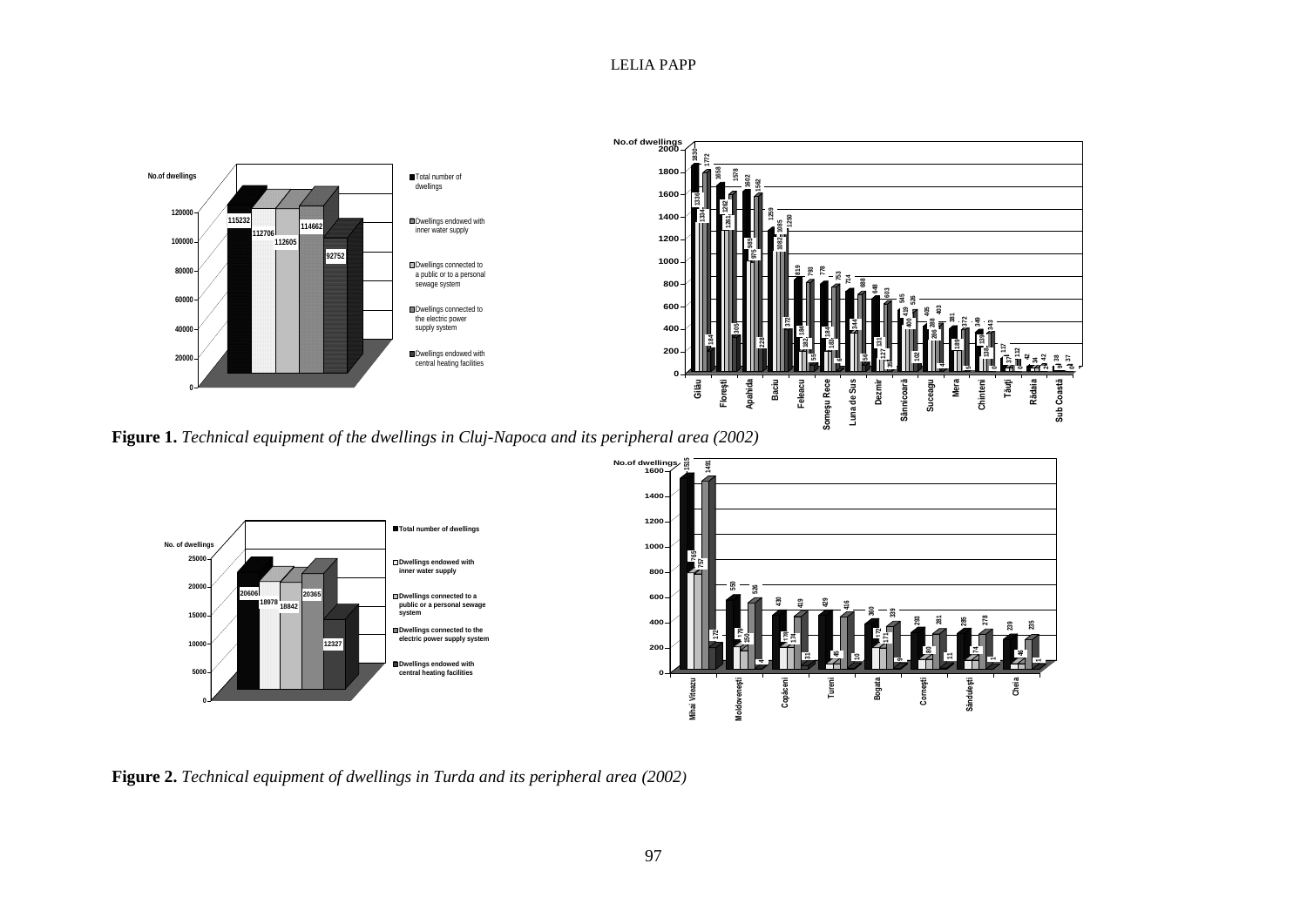

**Figure 3.** *Technical equipment of dwellings in Câmpia Turzii and its peripheral area (2002)*



**Figure 4.** *Technical equipment of dwellings in Dej and its peripheral area (2002)*



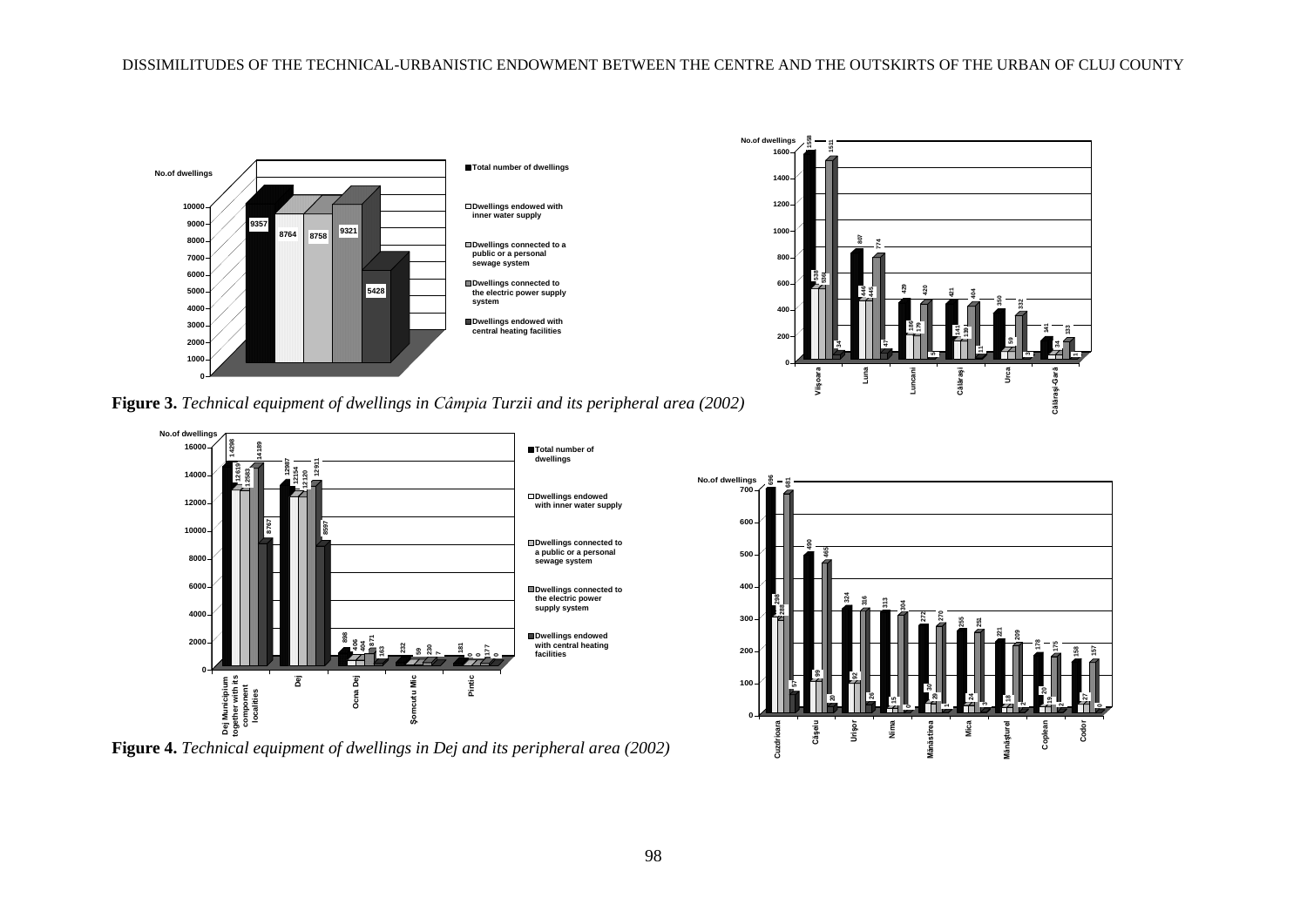## LELIA PAPP





**Figure 5.** *Technical equipment of dwellings in Gherla and its peripheral area (2002)*



**Figure 6.** *Technical equipment of dwellings in Huedin and its peripheral area*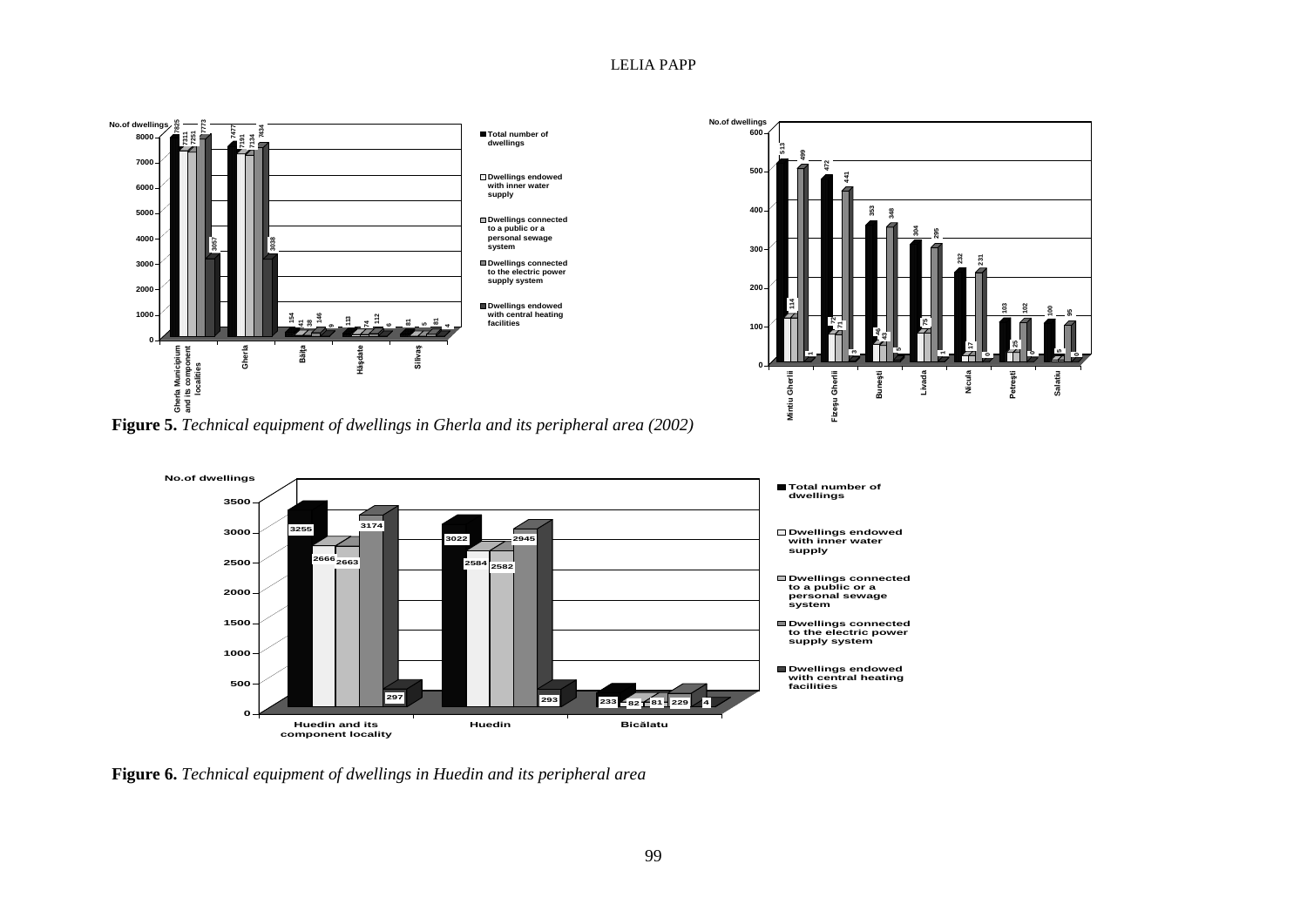#### DISSIMILITUDES OF THE TECHNICAL-URBANISTIC ENDOWMENT BETWEEN THE CENTRE AND THE OUTSKIRTS OF THE URBAN OF CLUJ COUNTY

The Turda-Câmpia Turzii urban micro-system and its peripheral area is supplied with electric power through electric networks connected to three 110 KV stations: Turda, Câmpia Turzii and Mihai Viteazu, while the towns of Dej and Gherla, together with their peripheral area are supplied through electric networks connected to other three 110 KV power stations located in Dej, Gherla and Buneşti.

The electric power source of Huedin is represented by the national energy system through the power transformer station located in Huedin (110 KV).

The share of dwellings supplied with electric power is extremely high, from 100% in the case of Rădaia and Silivaş to 93.1 % in Dezmir and 93.4 % in Fizeşu Gherlii.

The total share of localities with over 95% of dwellings supplied with electric power is 84.4%.

## **3.6. Telecommunication network**

A continuous trend in the development of the telecommunication network is noticed, being the most dynamic component of the infrastructure, as result both of the technological development and of the increasing need for communication and information fluxes.

All the urban areas under consideration benefit by a modern telephone network, due to the presence of a large number of telephone service providers: Romtelecom, Orange, Connex, Zapp, etc. which offer a various range of services meant to attract as many users as possible. Both on the Cluj-Napoca – Gherla – Dej – Baia Mare axis and on the Cluj-Napoca – Turda – Mureş axis, the telephone networks are modernized through the usage of optical wires and digital telephone exchanges. However, in the localities situated outside these axes, the telephone networks are generally wired and undersized.

If the number of mobile phone users is difficult to define, according to the data supplied by the Cluj-Napoca Regional Statistics Office, the number of fixed telephony users is relatively small, especially in the peripheral settlements. However, the great expansion of the mobile phone network mainly covers this shortcoming.

In 2004, the share of persons connected to the fixed telephone network was 39.3% in Cluj-Napoca, 23.5% in Huedin, 20.9 %in Turda, 17.8% in Dej, 13.2% in Câmpia Turzii and 12.2% in Gherla.

There is also a series of cable television and internet suppliers, which, although in continuous expansion, have not managed yet to cover the needs, especially in the peripheral areas of the towns. In this context, the city of Cluj-Napoca plays a major role as a regional centre for the territorial diffusion of the new information technologies (Kovács, 2006, p. 123).

#### **3.7. Transport network**

The creation, development and diversification of the transport networks were favoured by the presence of the main river corridors of the county, such as the Someşul Mic, the Someşul Mare, the Someş, the Crişul Repede and the Arieş corridors so that the main communication axes have extended along them.

The density of transport networks, their quality and accessibility are important indicators of the functionality of a territory; their optimization is "an essential precondition for the economic development of a territory" (PATR, 2004, p. 68). This fact explains the effort undertaken at present by authorities in attracting funds for the extension and the modernization of the transport infrastructure.

Given the situation in which the main communication axes (road and railway) have favoured the diffusion of certain urban characteristics in the neighbouring rural area and, therefore, have brought their contribution to the development of the peripheral area, all peripheral settlements have direct access to one or even to both communication networks.

The quality of the road network depends on the road type and category. The national and the European roads are qualitatively superior to the county and local roads. Being developed at ancient road crossings, the six towns of Cluj County have kept the quality of road junctions until today, being crossed by important national roads, which are European roads as well: DN 1 (E 60), DN 1C (E 58), DN 1F (E 81), DN 16 in the case of Cluj-Napoca; DN 1 (E 81), DN 15 (E 60), DN 75 in the case of Turda-Câmpia Turzii urban micro-system; DN 1C (E 58), DN 17 (E 576) in the case of Dej; DN 1C (E 576) in the case of Gherla and DN 1 (E 60) in the case of Huedin. A part of the peripheral settlements fully benefit by this infrastructure. Thus, a higher development can be noticed in the case of settlements with direct access to national roads (Gilău, Floreşti, Baciu, Sânnicoară, Apahida, Copăceni, Mihai Viteazu, Luna, Cuzdrioara, Urişor, Căşeiu) compared to the ones with direct access to county roads (Chinteni, Călăraşi, Cheia, Sănduleşti, Fizeşu Gherlii, Nicula, Mintiu Gherlii, Petreşti, Salatiu, Mica) or local roads (Tăuţi, Sub Coastă, Urca, Buneşti, Nima).